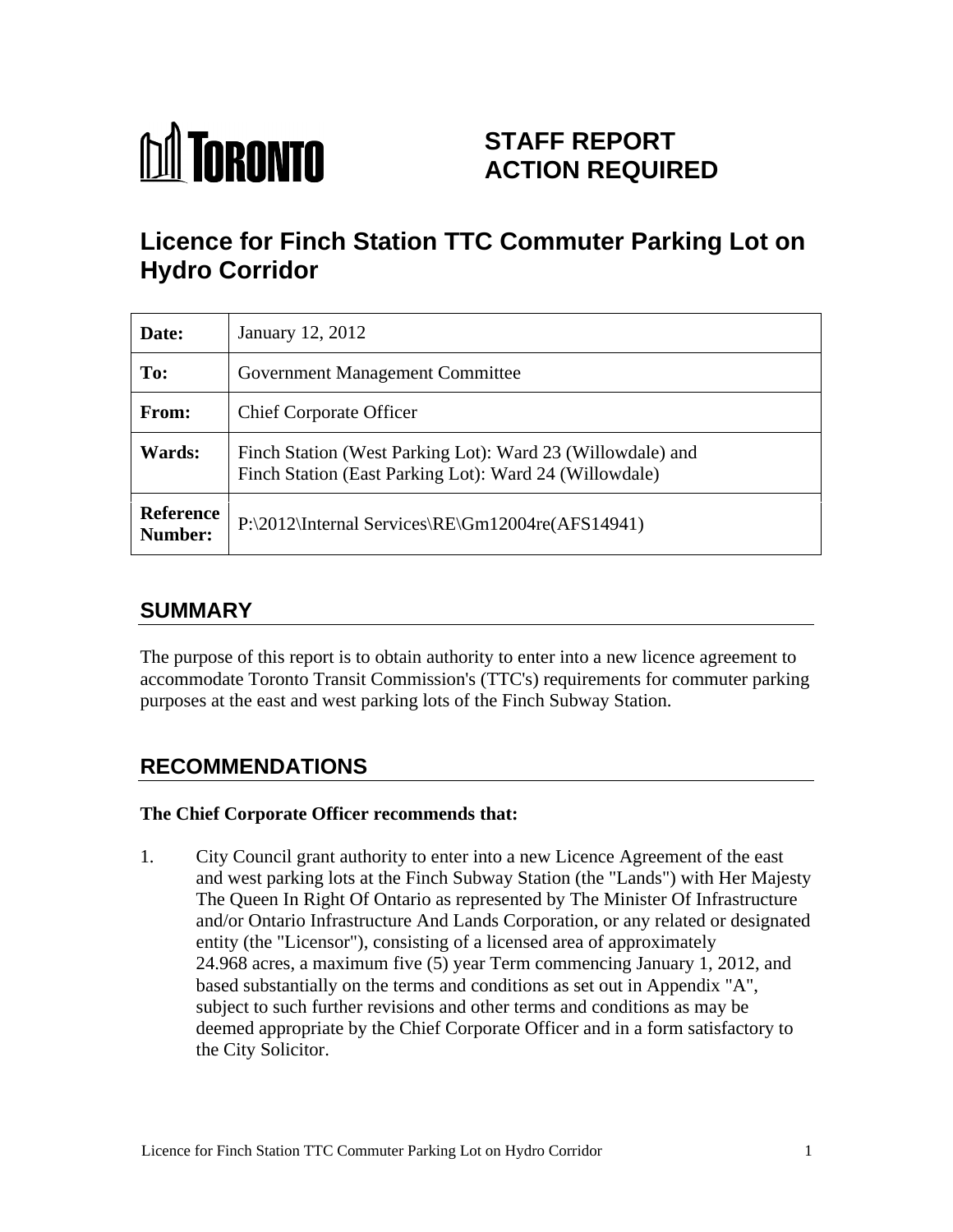2. The Chief Corporate Officer be authorized to administer and manage the Licence including the provision of any consents, approvals, notices and notices of termination, provided that the Chief Corporate Officer may, at any time, refer consideration of such matter (including their content) to City Council for its determination and direction.

#### **Financial Impact**

The total expenditure for this 5 year Licence commencing from January 1, 2012 and expiring on December 31, 2016 will be \$4,834,253.65 net of HST including the City's share of the annual realty taxes or grants in lieu thereof, plus applicable HST, all as detailed below. Funds are available in Cost Centre TT0010.

|                       | <b>Annual</b>            | <b>Total Expenditure for 5 years</b><br>$\vert$ expenditure $\vert$ (January 1, 2012 - December<br>31, 2016) |
|-----------------------|--------------------------|--------------------------------------------------------------------------------------------------------------|
| <b>Licence Fee</b>    | \$721,451.00             | \$3,607,255.00                                                                                               |
| <b>Realty Taxes</b>   | \$38,797.13              | \$193,985.65                                                                                                 |
| <b>Back rent (May</b> | $\overline{\phantom{0}}$ | \$1,033,013.00                                                                                               |
| $\mid$ 1, 2007 to Dec |                          |                                                                                                              |
| 31, 2011)             |                          |                                                                                                              |
| <b>Total</b>          |                          | \$4,834,253.65                                                                                               |

The Deputy City Manager and Chief Financial Officer has reviewed this report and agrees with the financial impact information.

#### **DECISION HISTORY**

The Metropolitan Council on June 23, 1978, by adoption of Clause No. 24 of<br>Report No. 23 of The Metropolitan Executive Committee, and on February 27, 1979,<br>by adoption of Clause No. 8 of Report No. 3 of The Parks, Recreati Committee, previously approved the leasing of a total of approximately 27.449 acres on Ontario Hydro right-of-way located on the west and the east side of Yonge Street north of Finch Avenue, for five years terminating November 30, 1982 , at a rental of \$135,258.00 per annum, plus 50 per cent of the annual grant in lieu of taxes.

The Metropolitan Council on January 18, 1983, by the adoption of Clause No. 20 of Report No. 2 of The Metropolitan Executive Committee, subsequently approved the relinquishing of approximately 0.375 acres of the area leased from Ontario Hydro to GO Transit in order that GO Transit may expand its York Regional Bus Terminal facilities at this location.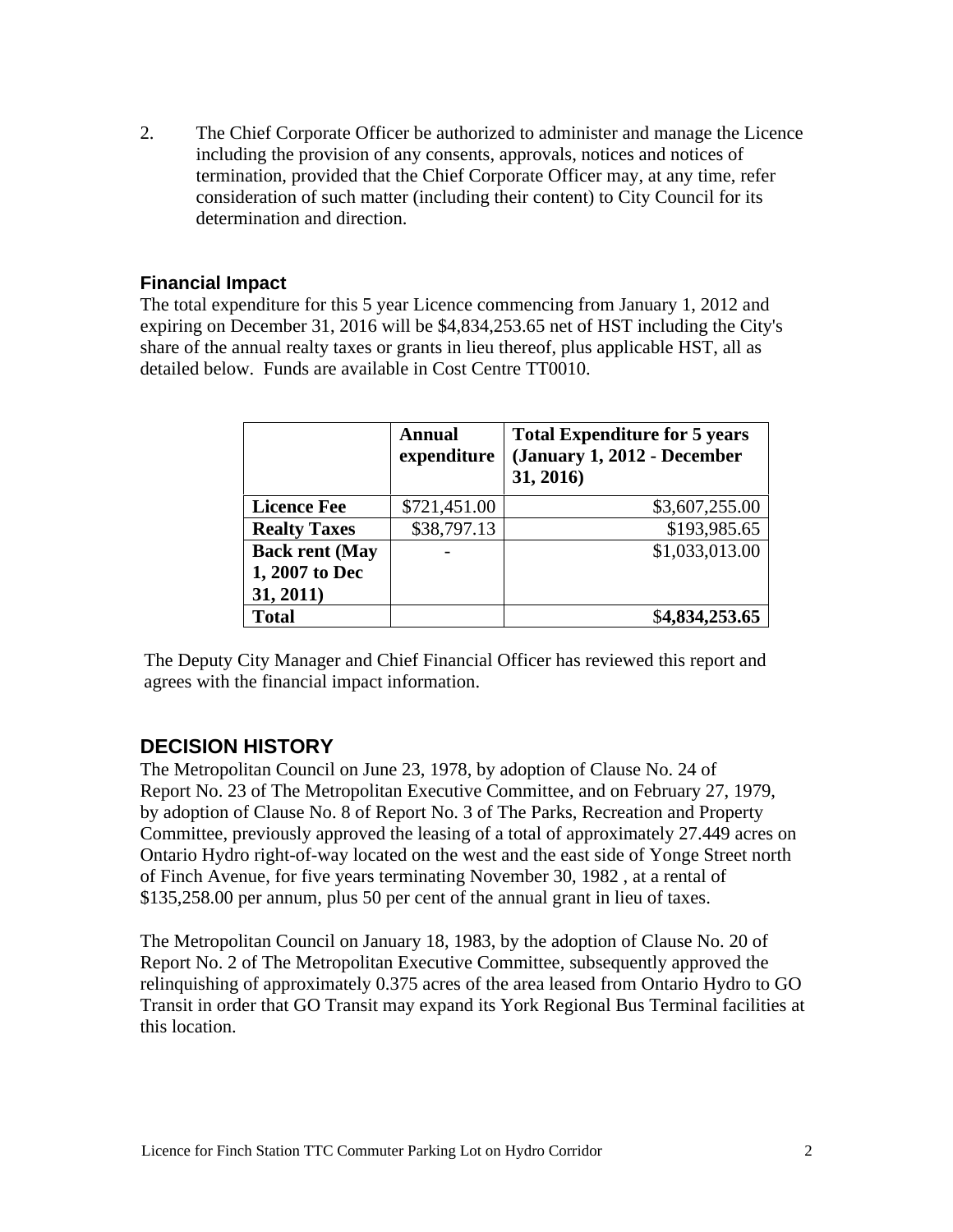The area to be leased was then further reduced by 0.189 acres which Ontario Hydro conveyed to the City of North York for road dedication purposes with the result that the amended actual area available for lease was reduced to approximately 26.885 acres.

The Metropolitan Council on June 10, 1983, by adoption of Clause No. 19 of<br>Report No. 15 of The Metropolitan Executive Committee approved the leasing of<br>25.816 acres of these 26.885 acres of Ontario Hydro right-of-way loca and east side of Yonge Street north of Finch Avenue, for five years terminating November 30, 1987, at a rental of \$212,982.00 per annum, plus 50 per cent of the annual grant-in-lieu of taxes.

In terms of the remaining 1.069 acres of the 26.885 acres included in the lease, it was noted that the 1.069 area was designated as a buffer strip in order to separate the parking area from residential properties abutting these lands. The Toronto Transit Commission is responsible for the maintenance and landscaping of these strips, as appurtenances to the parking lots. In view of the fact that the City would not able to make any productive use of the 1.069 area, Ontario Hydro agreed not to charge rent for this 1.069 area but the City was, in fact, required to pay 100 per cent of the annual grant- in-lieu of taxes.

The Metropolitan Council, by adoption of Clause No. 9 of Report No. 11 of the Parks, Recreation and Property Committee on October 16, 1987, authorized the renewal of the lease in approximate area of 25.816 acres from Ontario Hydro for a term of five years, effective December 1, 1987, at a rental of \$440,200.00 per annum, plus 50 per cent of the annual grant in lieu of taxes.

Metropolitan Council, on April 20, 1994 by adoption of Clause No. 9 of Report No. 4 of the Parks, Recreation and Property Committee, authorized the renewal of the lease agreement with Ontario Hydro for a further term of five years commencing December 1, 1992 and ending November 30, 1997 at the rate of \$418,233.00 per annum, plus 50 per cent of the annual grant-in-lieu of taxes and G.S.T.<br>As authorized by DAF No. 2000-139 on October 3, 2000, the Lease Agreement was

renewed for 5 year commencing December 1, 1997 and ending November 30, 2002 in approximate area of 24.968 acres at a rental of \$451,400 per annum, net, plus 75 per cent of the annual realty taxes or grant-in-lieu thereof.

### **ISSUE BACKGROUND**

Since the expiry of the earlier lease, as amended and renewed, from December 1, 2002 to-date, the City has been an over-holding tenant. Since the Licensor has advised that the property owner of the Lands is now the Province as represented by Ontario Infrastructure And Lands Corporation and that a new licence agreement must be entered into with the new property owner, it is appropriate to now obtain new authority to Licence the Lands.